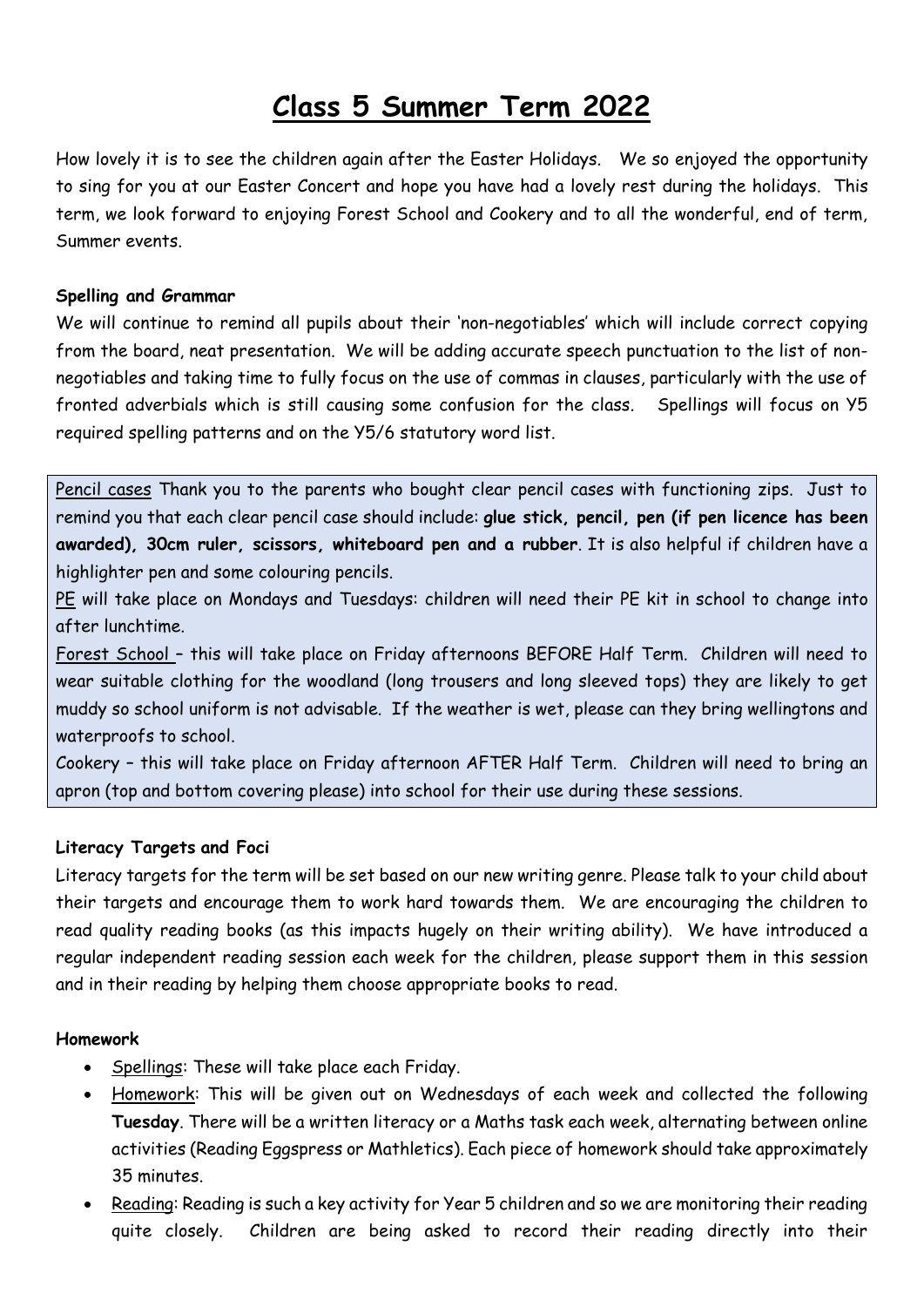reading/homework diaries THEMSELVES. We are asking you to then sign to concur they have read as they have recorded. *Remember, they need to read 3x each week for it to be counted in our competition.*

- Homework diaries: **Please would you sign these at the end of each week, ready for me to check on Monday morning**
- Please encourage your child to take responsibility for completing and *handing in* homework. Please remind your child to check their homework through for spelling and punctuation errors.
- Tables: there will be a test each Thursday on a specific times table which will be identified in advance.

# **Homework Timetable**

| Subject  | Day set            | Day due   | Time                                                      |
|----------|--------------------|-----------|-----------------------------------------------------------|
|          |                    | in        |                                                           |
| Literacy | Weds               | Following | 35 mins                                                   |
|          |                    | Weds      | (Reading Express activity every two weeks)                |
| Maths    | Weds               | Following | 35 mins                                                   |
|          |                    | Weds      | (Mathletics activity every two weeks)                     |
| Spelling | Friday             | Test the  | Practise 3x each week, one time should be writing the     |
|          |                    | following | spelling word in the context of a sentence which we do at |
|          |                    | Friday    | school.                                                   |
| Reading  | Mon                | Mon       | Read three times each week (minimum) - please record what |
|          |                    |           | has been read in the homework diaries. HPs are awarded as |
|          |                    |           | follows: 3 reads (1HP), 5 reads (2HP), 7 reads (3HP).     |
| Sign     | Please sign at the |           | I am not able to award reading HP if their diary is not   |
| Homework | end of each week   |           | signed.                                                   |
| diaries  |                    |           |                                                           |

# **Curriculum at a Glance**

| Literacy           | Story writing based on The Piano video.                                  |  |  |
|--------------------|--------------------------------------------------------------------------|--|--|
|                    | Non-chronological report writing based on our Humanities topic of London |  |  |
|                    |                                                                          |  |  |
|                    |                                                                          |  |  |
| <b>Mathematics</b> | Fractions, Decimals and Percentages                                      |  |  |
|                    | Problem solving                                                          |  |  |
|                    | Angles and Measurement of Space                                          |  |  |
|                    | Measurements of length, volume & time                                    |  |  |
| <b>Science</b>     | Life Cycles                                                              |  |  |
| Geography          | London                                                                   |  |  |
| <b>RE</b>          | What would Jesus do & Buddhism                                           |  |  |
| Computing          | We are bloggers & We are architects                                      |  |  |
| French             | Seasons & Environment                                                    |  |  |